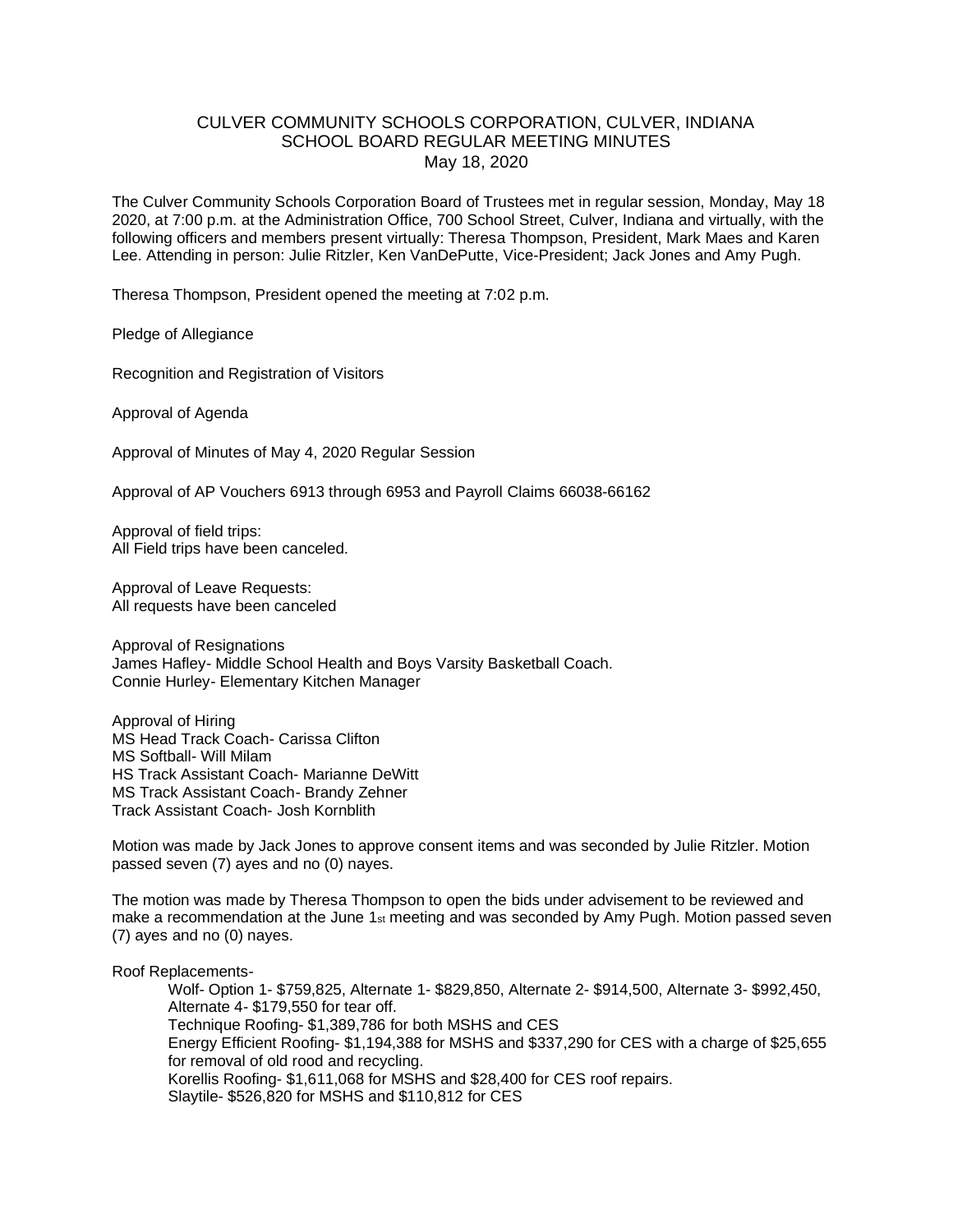## Door Replacements-

Marshall County Glass- \$221,236 for CES and \$640,886 for MSHS R. Yoder Construction- \$454,687 for MSHS and CES.

## Fencing-

Thomas Excavating- \$214,182 for MSHS, \$166,334 for CES (Recess playground, etc) and \$117,035 for CES (retaining wall, sidewalk)

#### Discussion/Action Items:

Resolution 2020-11 Authorizing Emergency Action by the Superintendent

Mike Buschman made a presentation to the Board on teacher concerns about the requirement to report to work the last week of the school year. Superintendent Shuman explained to the board that this was to clean out classrooms and take inventory of items in classrooms to allow the custodial staff to clean and sanitize for the next school year as well as setting up classrooms to comply with CDC social distancing guidlines and that this would mostly take place during the hours of 9am and 2pm to allow for sanitizing efforts in between. Teachers were not required to be in physical attendance during this entire time and once their classrooms were cleaned out and personal belongings removed, they were free to continue their workday virtually. The board approved this schedule. Mike Buschman spoke on behalf of the teacher's association and agreed to the terms as the teacher's association had not provided another option for this process.

A motion was made by Theresa Thompson to approve Resolution 2020-11 ratification of Superintendent's Emergency Actions beginning March 2020 in response to COVID-19 Outbreak and was seconded by Amy Pugh. Motion passed seven (7) ayes and no (0) nayes.

A motion was made by Julie Ritzler to approve E20/20 June Summer School Program with Mary James at the instructor and Jack Jones seconded. Motion passed seven (7) ayes and no (0) nayes.

A motion was made by Amy Pugh to approve the Summer 2020 Food Service Program and Julie Ritzler seconded. Motion passed seven (7) ayes and no (0) nayes.

A motion was made by Jack Jones to approve spring coaches being paid at 100% of contracted service and Mark Maes seconded. Motion passed seven (7) ayes and no (0) nayes.

Approval of MOU with Culver Youth League Baseball has been tabled until approved by Attorney.

#### Superintendent's Information:

Superintendent shared that the S&P Global Rating Reports has rated Culver Community Schools Corporation with an A/AA+. There will be a retirement celebration on May 29, 2020 at 9am to celebrate teachers who are retiring from Culver Community Schools Corporation. A re-entry plan was presented for board members and superintendent informed board members that meetings are happening with staff and teachers while developing the plan. Graduation is planned for June 19, 2020 as the Marshall County Health Department has approved plans for CHS.

Upcoming Regular School Board Meetings: First and Third Mondays. June 1,2020

Upcoming Conferences/Events: These are listed on the ISBA website.

Meeting was adjourned at 8:10 PM.

**\_\_\_\_\_\_\_\_\_\_\_\_\_\_\_\_\_**\_\_\_\_\_\_\_\_\_